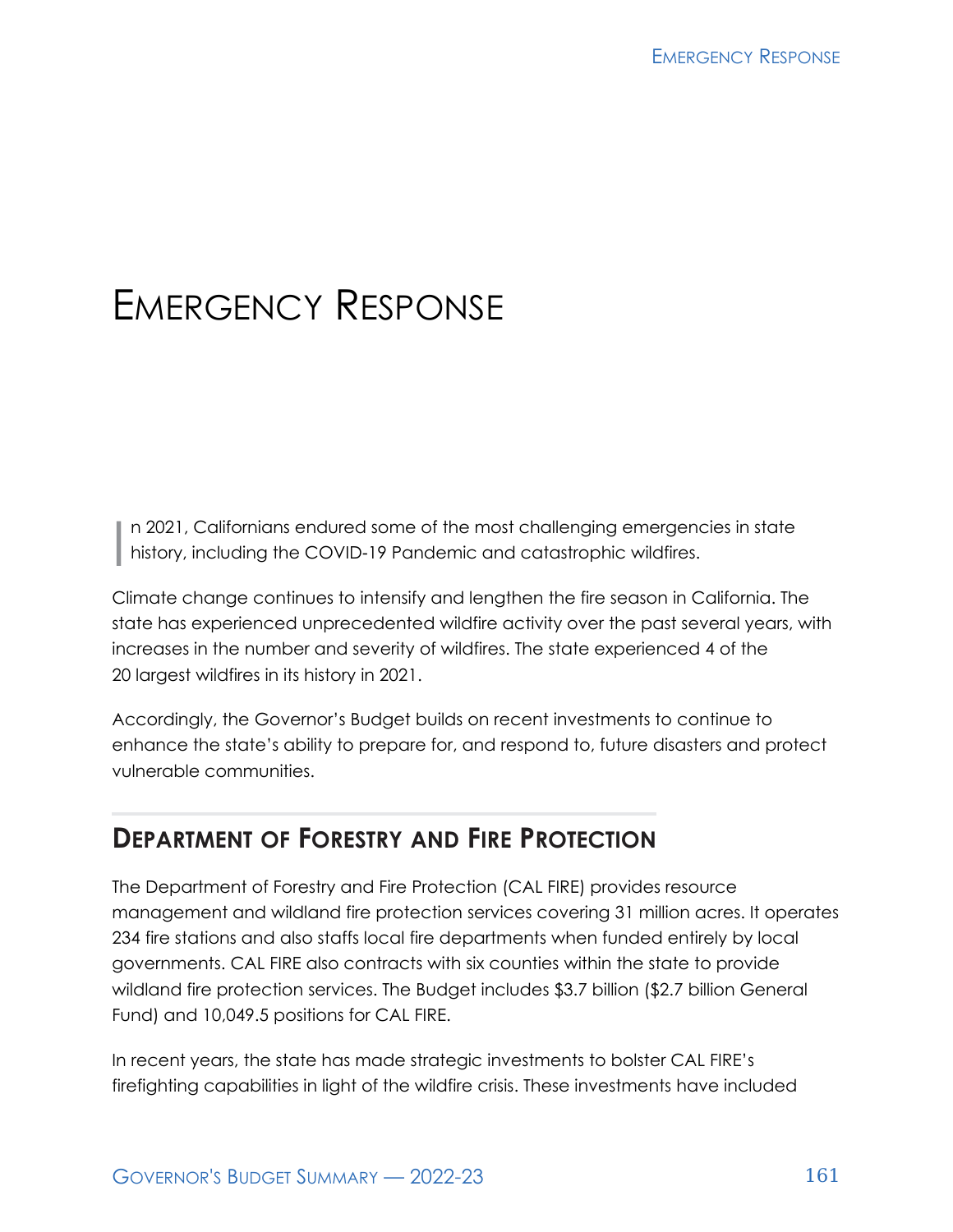adding more firefighters for surge capacity and relief, adding CAL FIRE, California Conservations Corps (CCC), and California National Guard hand crews, and enhancing technology using fire prediction tools and new helicopters.

However, the ongoing impact of climate change on California's wildlands continue to drive critically dry fuel conditions and longer, more severe fire seasons. The Budget makes further investments to enhance CAL FIRE's fire prevention and suppression capacity.

#### **SUPPORTING CALIFORNIA FIREFIGHTERS**

Over the past decade alone, firefighters from state, federal, tribal, and local governments have battled and endured 14 of the 20 largest wildfires in the state's history. The dedication and duty of California's firefighters made sure that no civilian lives were lost as a result of wildfires in 2021. Heroic stands saved countless communities from destruction, including the towns of Chester, Hayfork, and Markleeville.

In recognition of the heavy toll of successive exhausting wildfire seasons, the Budget sets aside an additional \$400 million General Fund on an ongoing basis to improve the health and wellness of CAL FIRE firefighters. The Administration will engage with representatives from firefighter associations on the specific details of a proposal that would appropriately staff CAL FIRE to meet the demands of wildland firefighting in a changing climate.

## **WILDFIRE AND FOREST RESILIENCE STRATEGY**

In 2021, over 8,000 wildfires burned over 2.5 million acres across the state, devastating communities, displacing tens of thousands of Californians, and sending harmful smoke across the country. Driven by climate change and a century‑old legacy of fire suppression, wildfires continue to intensify. The Dixie and Caldor fires marked the first time wildfires burned from the valley foothills, over the granite crest of the Sierra Nevada mountain range, and into the Great Basin. Recent wildfires have burned at high intensity through critical watersheds, creating a long-term risk to California's natural water infrastructure. Despite these extreme wildfire events, wildfire and forest resilience investments, such as fuel breaks, landscape‑scale thinning projects, and defensible space, helped firefighters protect homes and communities.

In 2021, the Administration and Legislature approved a \$1.5 billion investment in a comprehensive wildfire and forest resilience strategy, including \$536 million as part of an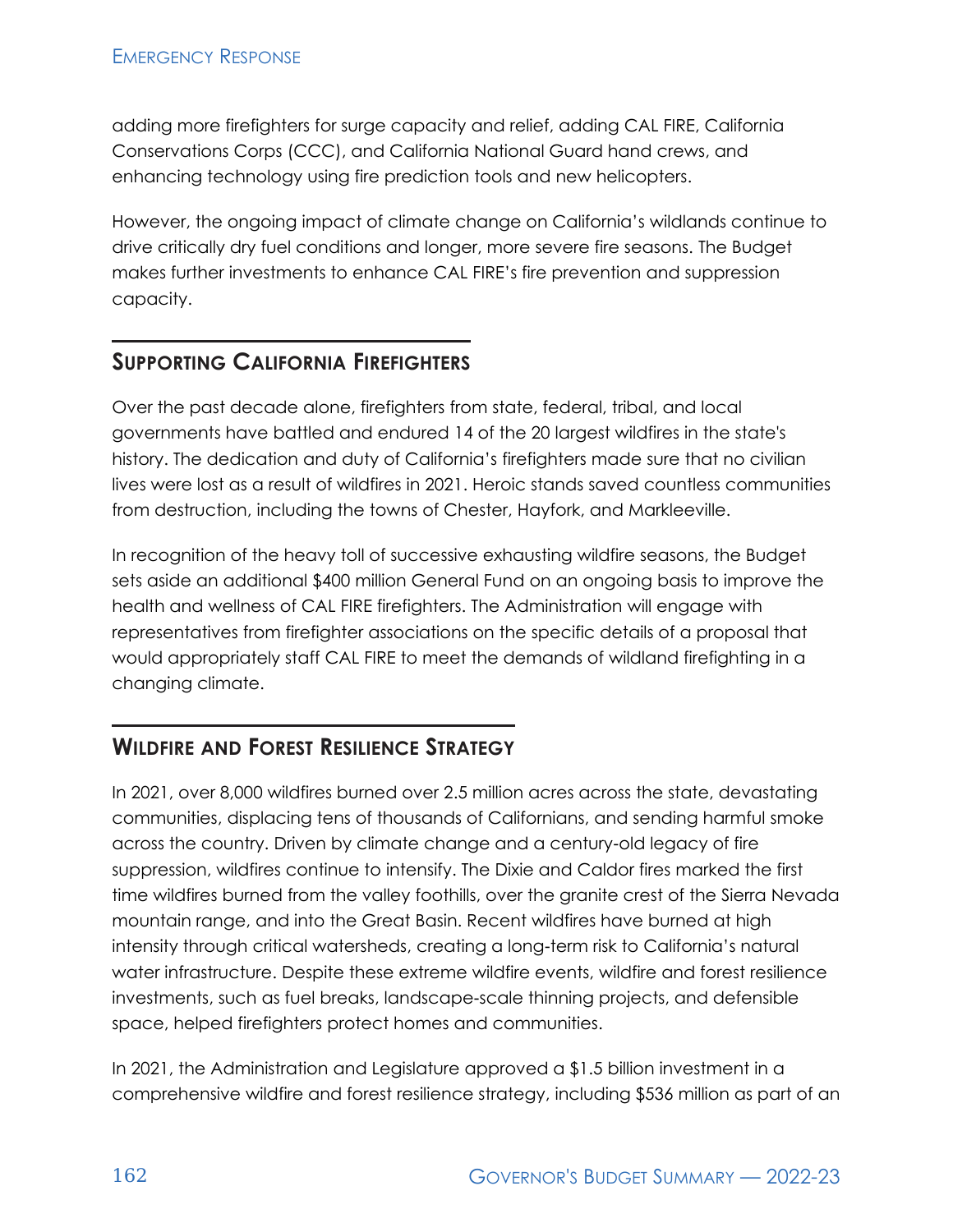early action package designed to start critical projects before the upcoming fire season and launch several new programs.

To address the scale and urgency of the state's wildfire risks, the Budget proposes an additional \$1.2 billion over two years as part of a total \$2.7 billion four‑year investment to support critical wildfire resilience programs to increase the pace and scale of forest health activities and decrease fire risk.

- **Resilient Forests and Landscapes**—\$482 million to enhance wildfire resilience across California's diverse landscapes by thinning forests, replanting trees, expanding grazing, and utilizing prescribed fire, which will also improve biodiversity, watershed health, carbon sequestration, air quality, and recreation. Programs include a forest health grant program, a direct investment for tribes, support for small landowners to sustainably manage their forest lands, and funding for fire resilience on state landholdings.
- **Reforestation**—\$100 million to help recover critical watersheds burned in catastrophic wildfires. Given the concentration of high intensity fires across critical state watersheds, this targeted investment will support post-fire watershed recovery projects and expand reforestation infrastructure like nursery capacity, seed harvesting, and workforce development. Recovering these watersheds is critical to state investments in wildfire resilience activities and projects.
- **Wildfire Fuel Breaks**—\$382 million for CAL FIRE and the CCC to complete strategic fuel breaks projects over the next several years. Fire prevention grant funds will enable local communities to develop their own fire safety projects.
- **Community Hardening**—\$44 million for the California Governor's Office of Emergency Services (Cal OES), CAL FIRE, and the UC Fire Advisors program to improve defensible space and retrofits to "harden" homes and communities against wildfire ignitions. The Budget supports educational programs that will help homeowners make these improvements on their homes and properties. This includes the UC Fire Advisors program, expanding defensible space inspectors, delivering wildfire resilience efforts, and expanding a pilot program to directly support retrofits on homes of low‑income Californians. The Administration will also explore leveraging grant opportunities with the federal government to expand home hardening efforts.
- **Regional Investments**—\$110 million for targeted regional investments that will include technical support to develop cross-jurisdictional regional plans, identify projects, and support project implementation. Partnering with the Regional Forest and Fire Capacity Program, key conservancies anchor these regional strategies.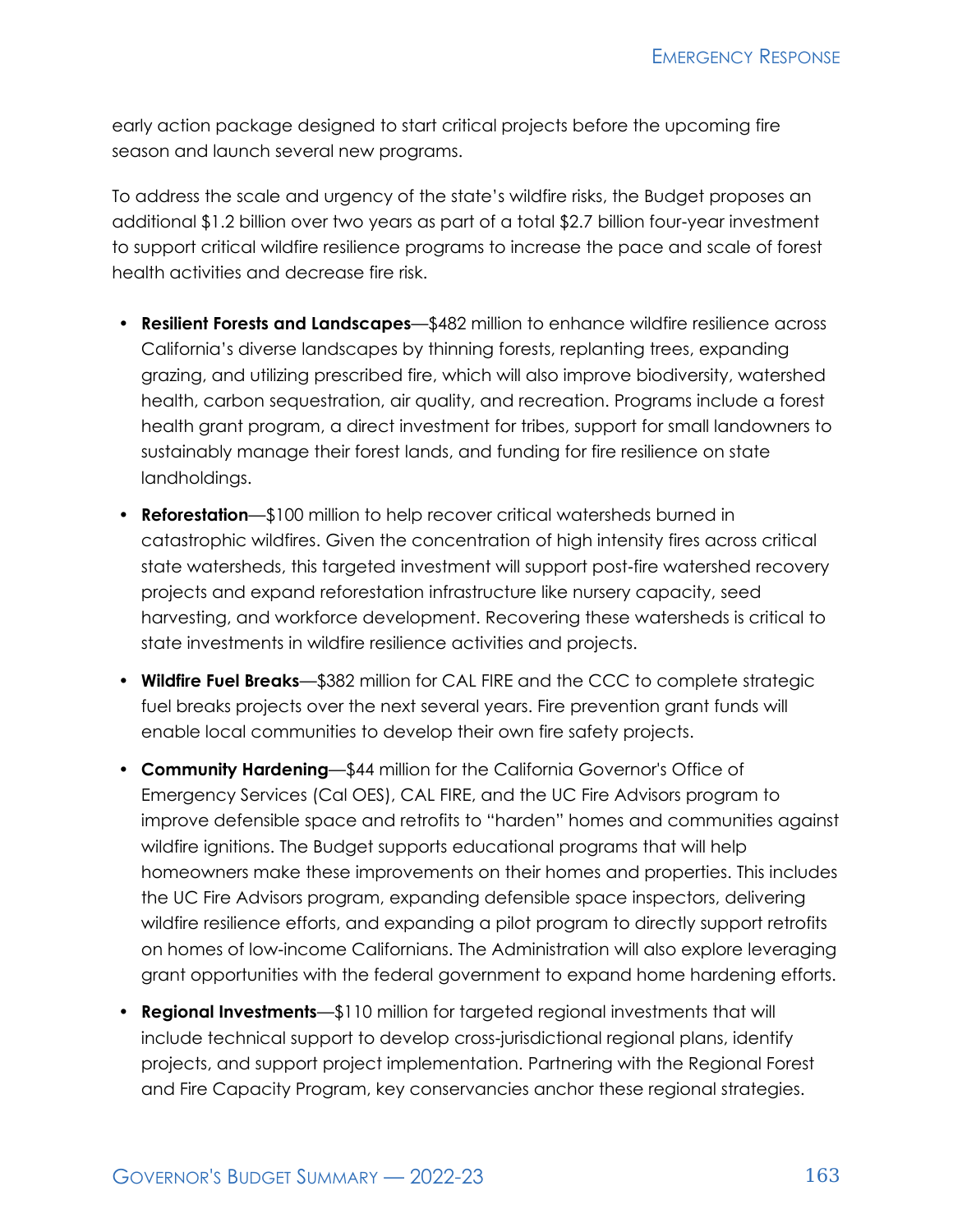#### Wildfire & Forest Resilience Expenditure Plan

(Dollars in Millions)

| <b>Investment Category Department</b>           |                                                   | Program                                                      | <b>Early Action</b><br>2020-21 | 2021-22                  | Governor's<br><b>Budget</b><br>(Multi-year<br>Funding) | Total   |
|-------------------------------------------------|---------------------------------------------------|--------------------------------------------------------------|--------------------------------|--------------------------|--------------------------------------------------------|---------|
| <b>Resilient Forests</b><br>and Landscapes      | <b>CAL FIRE</b>                                   | Forest Health Program                                        | \$155                          | \$160                    | \$240                                                  | \$555   |
|                                                 |                                                   | Forest Improvement Program for<br><b>Small Landowners</b>    | \$10                           | \$40                     | \$25                                                   | \$75    |
|                                                 |                                                   | <b>Forest Legacy</b>                                         | \$6                            | \$10                     | \$33                                                   | \$49    |
|                                                 |                                                   | Nursery                                                      | \$2                            | \$9                      | \$4                                                    | \$15    |
|                                                 |                                                   | <b>Urban Forestry</b>                                        | \$10                           | \$20                     | \$30                                                   | \$60    |
|                                                 |                                                   | <b>Tribal Engagement</b>                                     | \$1                            | \$19                     | \$20                                                   | \$40    |
|                                                 |                                                   | Post-Fire Reforestation and<br>Regeneration                  |                                |                          | \$100                                                  | \$100   |
|                                                 | Various                                           | Stewardship of State-Owned Land                              | \$30                           | \$145                    | \$130                                                  | \$305   |
| <b>Wildfire Fuel Breaks</b>                     | <b>CAL FIRE</b>                                   | <b>CAL FIRE Unit Fire Prevention</b><br>Projects             | \$10                           | \$40                     | \$40                                                   | \$90    |
|                                                 |                                                   | <b>Fire Prevention Grants</b>                                | \$123                          | \$120                    | \$232                                                  | \$475   |
|                                                 |                                                   | <b>Prescribed Fire and Hand Crews</b><br>& Contract Counties | \$15                           | \$49                     | \$70                                                   | \$134   |
|                                                 | California Conservation<br>Corps                  | <b>Fuel Reduction Crews</b>                                  |                                | \$20                     | \$40                                                   | \$60    |
|                                                 |                                                   | <b>Residential Centers</b>                                   | $\blacksquare$                 | \$7                      | $\overline{\phantom{a}}$                               | \$7     |
| Community<br>Hardening                          | Cal OES & CAL FIRE                                | Home Hardening                                               | \$25                           | $\blacksquare$           | \$25                                                   | \$50    |
|                                                 | <b>CAL FIRE</b>                                   | Defensible Space Inspectors                                  | \$2                            | \$13                     | \$10                                                   | \$25    |
|                                                 | <b>CAL FIRE &amp; University</b><br>of California | Land Use Planning and Public<br><b>Education Outreach</b>    |                                | \$7                      | \$9                                                    | \$16    |
| Regional<br>Capacity                            | Department of<br>Conservation                     | <b>Regional Forest Capacity</b>                              | \$50                           | \$60                     | \$40                                                   | \$150   |
|                                                 | Conservancies                                     | Project Implementation in High-<br><b>Risk Regions</b>       | \$69                           | \$139                    | \$70                                                   | \$278   |
| Science-Based<br>Management                     | <b>CAL FIRE</b>                                   | <b>State Demonstration Forests</b>                           | ÷,                             | $\overline{\phantom{a}}$ | \$10                                                   | \$10    |
|                                                 |                                                   | Monitoring and Research                                      | \$3                            | \$20                     | \$15                                                   | \$38    |
|                                                 |                                                   | Prescribed Fire Liability Pilot                              |                                | \$20                     |                                                        | \$20    |
|                                                 |                                                   | Interagency Forest Data Hub                                  | $\overline{a}$                 | \$10                     | $\overline{\phantom{0}}$                               | \$10    |
|                                                 | <b>Natural Resources</b><br>Agency                | <b>LiDAR Remote Sensing</b>                                  |                                | \$25                     | \$5                                                    | \$30    |
|                                                 | Air Resources Board<br>and Water Board            | <b>Prescribed Fire and Water</b><br>Permitting               |                                | \$4                      | \$8                                                    | \$12    |
| Economic<br>Development of<br>the Forest Sector | <b>IBank</b>                                      | <b>Climate Catalyst Fund</b>                                 | \$16                           | \$33                     | ÷,                                                     | \$49    |
|                                                 | <b>CAL FIRE</b>                                   | <b>Workforce Training</b>                                    | \$6                            | \$18                     | \$30                                                   | \$54    |
|                                                 |                                                   | <b>Transportation Grants for Woody</b><br>Material           |                                |                          | \$10                                                   | \$10    |
|                                                 | Office of Planning and<br>Research                | <b>Market Development</b>                                    | \$3                            |                          | \$4                                                    | \$7     |
|                                                 |                                                   | <b>Total</b>                                                 | \$536                          | \$988                    | \$1,200                                                | \$2,724 |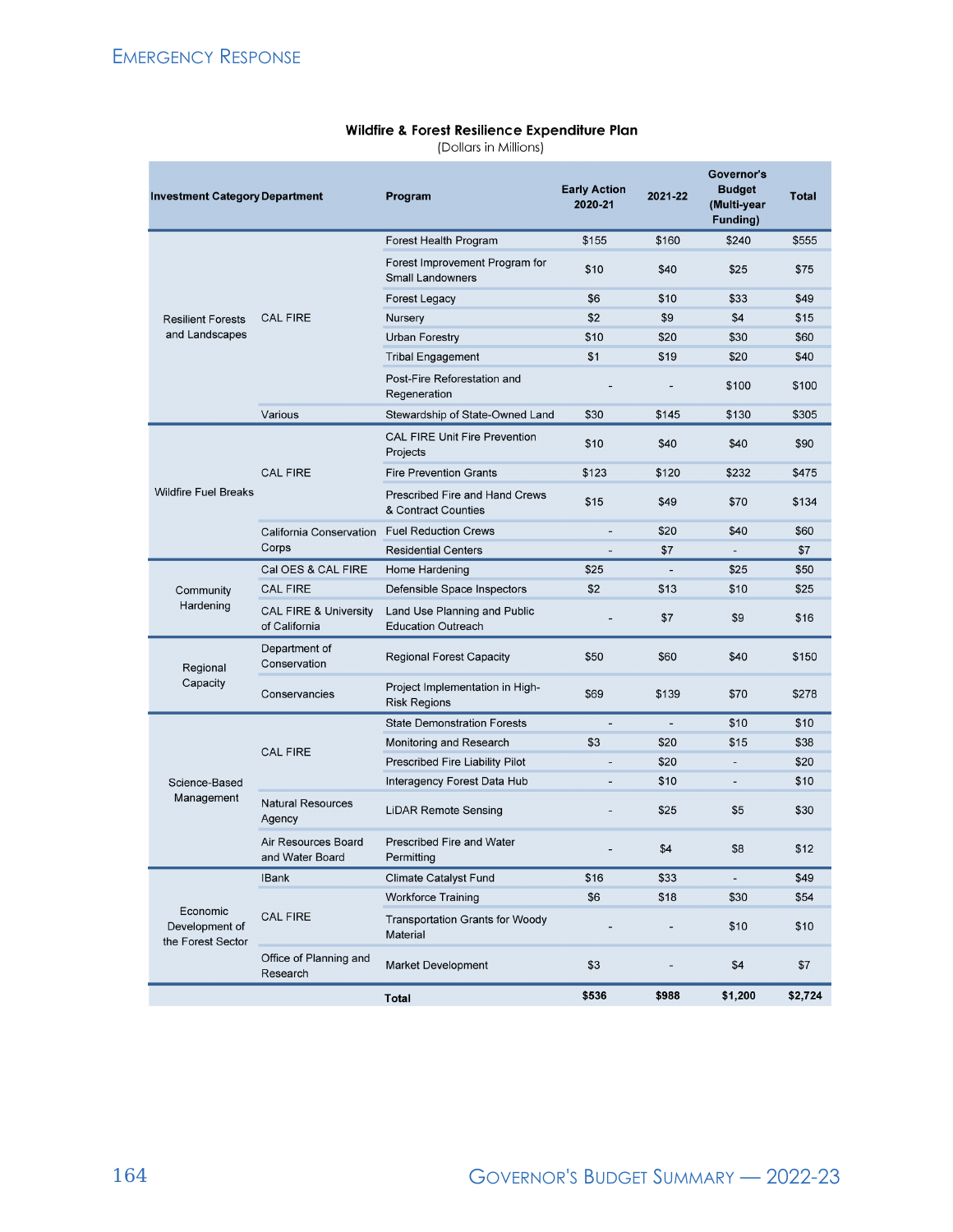- **Science‑Based Management**—\$38 million to support rigorous monitoring and robust scientific inquiry necessary to achieve effective, long-term forest health and restoration in a dynamic environment of high-severity wildfire and climate change. Investing in remote sensing, research, and science‑based monitoring will enable the state to effectively build wildfire and forest resilience in the face of climate change.
- **Forest Sector Economic Stimulus**—\$44 million to expand the wood product supply chain and workforce preparedness in the wildfire resilience sector. Both thinning before a fire and removing dead trees after fires has inundated California's capacity to process woody material. There is an array of technology available to support these efforts to help the state meet its carbon goals. To help avoid the accumulation of woody slash piles, state investments will target market barriers including expanding pilots to deliver woody feedstock supply agreements and offset the transportation cost of removing woody material from the forests. Investments in growing the workforce through the CCC and expanding community college and vocational training programs will expand access to existing forest management jobs, as well as the growing wood products industry.

The Budget also includes \$12.6 million General Fund (\$9.9 million ongoing) and 33 positions for the implementation of Chapters 225, 375, 382, and 387, Statutes of 2021 (AB 9, AB 642, SB 63, and SB 456), an interconnected package of legislation aimed at limiting the threat of catastrophic wildfires and improve forest health. These investments focus primarily on implementation of the Wildfire and Forest Resilience Action Plan, identifying areas of the state as moderate and high fire hazard severity zones, and enhanced coordination with regional and local fire mitigation planning.

In addition, the Budget proposes \$1.8 million General Fund (\$1.7 million ongoing) and 7 positions for the implementation of Chapter 239, Statutes of 2021 (SB 109). This legislation established the Office of Wildfire Technology Research and Development within CAL FIRE to test and provide advice on emerging wildfire mitigation technology.

## **FIREFIGHTING SURGE CAPACITY**

The Budget includes \$248.4 million for additional wildland fire aviation assets, fire engines, fire suppression ground equipment, and fire crews to enhance CAL FIRE's firefighting surge capabilities.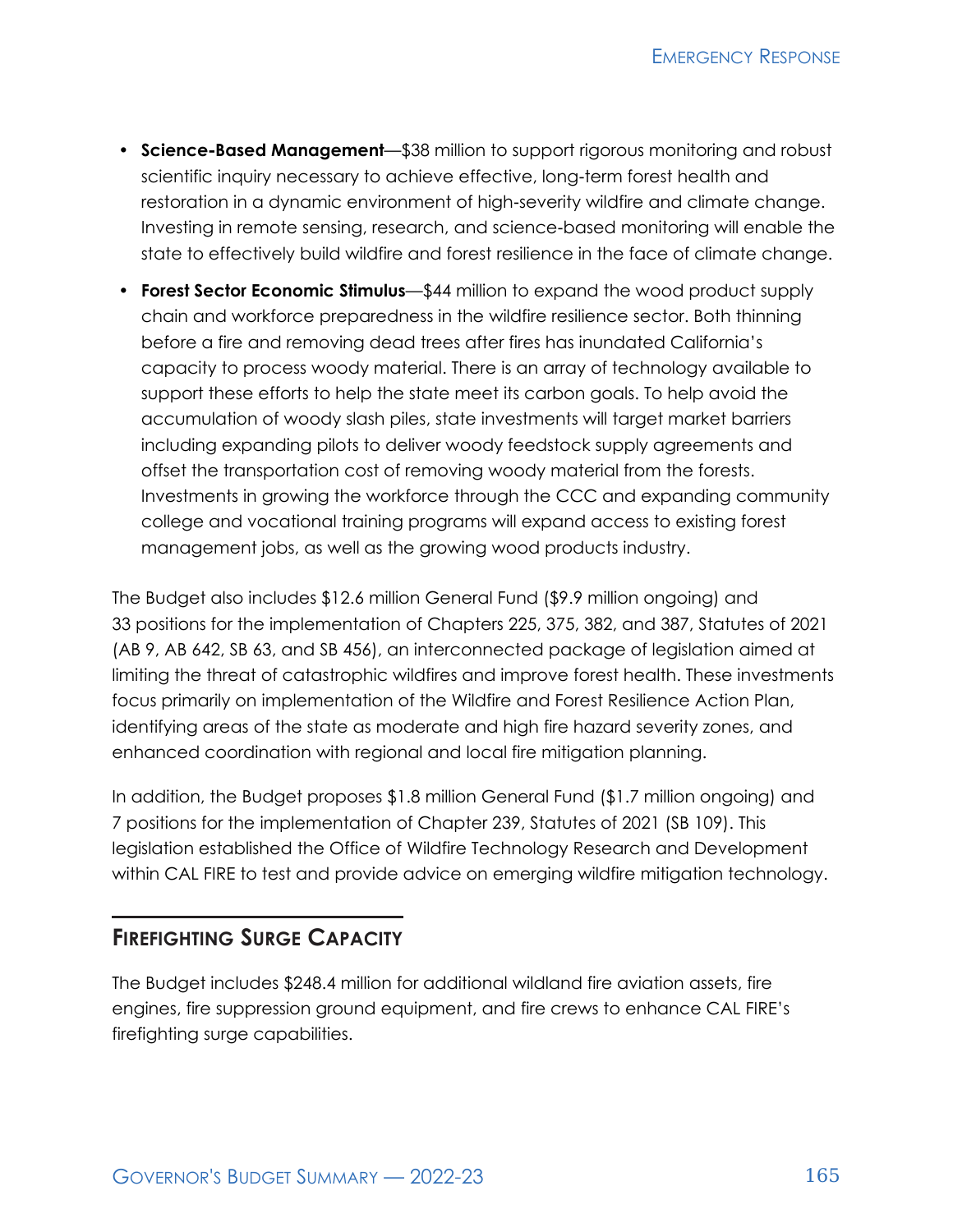#### **EMERGENCY RESPONSE**

- **Exclusive Use Type 1 Helitankers**—\$45 million General Fund annually for three years to secure ten additional helicopters. CAL FIRE operates 12 state-owned firefighting helicopters, and 1 firefighting helicopter under contract with San Diego County, located strategically at 11 helitack bases across California. This proposal will augment the aviation fleet with ten additional heavy helicopters, available across California, and each capable of dropping 1,000‑2,000 gallons of water at a time, while awaiting the arrival of federal C-130 air tankers beginning in 2023.
- **CAL FIRE Fire Hawk Helicopters**—\$99 million General Fund in 2022‑23 and \$11.7 million ongoing to purchase four additional helicopters to support 24/7 operations of the enhanced helicopter fleet. California continues to invest in the acquisition and delivery of twelve S70i Fire Hawk helicopters, with 8 of 12 currently in California. These larger helicopters have the capability to drop up to 1,000 gallons of water at a time and operate at night, which can significantly slow advancing wildfires. The acquisition of four additional helicopters will provide additional aircraft availability to help maintain 24/7 flight operations during critical fire weather conditions when frontline helicopters are due for maintenance.
- **Surge Equipment: Fire Engines and Bulldozers**—\$35.8 million General Fund in 2022‑23 and \$2.8 million ongoing for surge capacity dozers and fire engines. CAL FIRE operates 356 frontline fire engines and 59 bulldozers across the state. This equipment requires regular maintenance and can have unexpected mechanical breakdowns. This proposal will add two surge engines per unit and contract county, and ten additional bulldozers, to provide additional resources that can be staffed during critical fire conditions and resource drawdown.
- **Additional Fire Crews**—\$68.6 million General Fund in 2022‑23, \$81.3 million ongoing, and 33 positions to convert 16 existing seasonal CCC and California National Guard crews to year‑round availability and add 20 new permanent fire crews to the statewide system. This investment increases the overall number of permanent hand crews available to (1) respond to wildfires throughout the year, (2) implement high-priority fuel reduction projects to protect communities from wildfire, and (3) participate in prescribed fire projects to achieve more resilient landscapes. This package builds upon existing partnerships and will partially offset the projected loss of Department of Corrections and Rehabilitation inmate crews.

#### **CRITICAL INFRASTRUCTURE IMPROVEMENTS**

The Budget includes \$175.2 million (\$119.7 million General Fund and \$55.5 million Public Buildings Construction Fund) as part of a planned \$1.1 billion (\$429.5 million General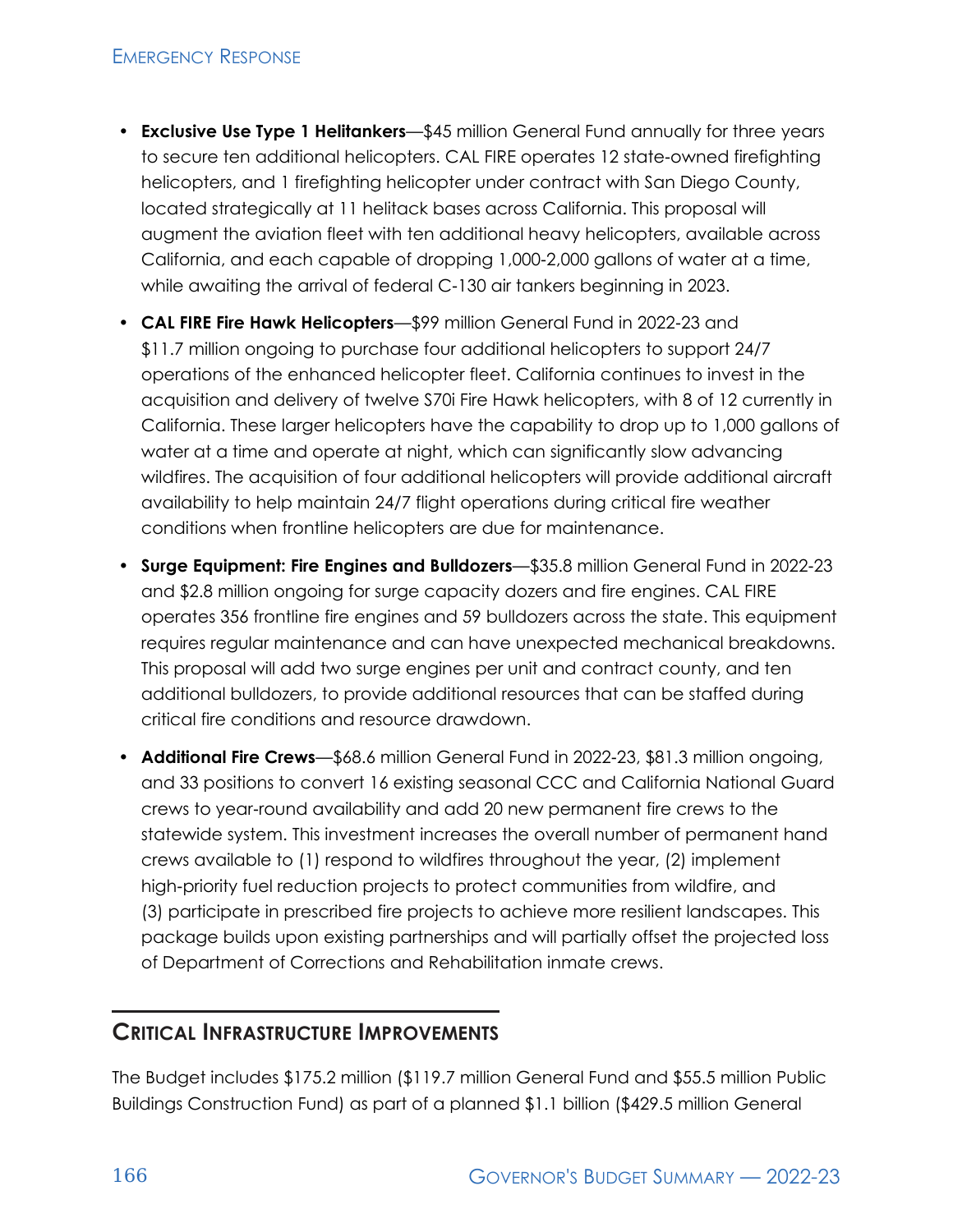Fund and \$671 million Public Buildings Construction Fund) over the next five years for the continuation and addition of critical major capital outlay projects statewide, including but not limited to, the replacement of aging fire stations, unit headquarters, and communication facilities, and the replacement of helitack bases and improvements to air attack bases to accommodate CAL FIRE's new helicopter fleet and C‑130 aircraft deployment plans. See the 2022‑23 Five‑Year Infrastructure Plan for additional detail.

# **OFFICE OF EMERGENCY SERVICES**

The state is responsible for mitigating the effects of disasters and for protecting Californians' lives and property. Cal OES serves as the state's leadership hub during all major emergencies and disasters. This includes responding, directing, and coordinating state and federal resources and mutual aid assets across all regions to support the diverse communities across the state.

Cal OES also supports local jurisdictions and communities through planning and preparedness activities, training, and facilitating the immediate response to an emergency through the longer-term recovery phase. During this process, Cal OES serves as the state's overall coordinator and agent to secure federal government resources through the Federal Emergency Management Agency. The Budget includes \$2 billion (\$541.1 million General Fund) and 1,507.2 positions for Cal OES.

## **STRENGTHENING CALIFORNIA'S EMERGENCY RESPONSE CAPACITY AND CAPABILITIES**

The Budget includes \$61.9 million (\$61.6 million General Fund) and 83 positions to address the more frequent, complicated, and often simultaneous emergencies and disasters involving numerous counties and regions across the state.

#### • **Modernizing All Hazard Response and Mutual Aid System Through**

**Technology**—\$30 million and 31 positions (\$5.6 million and 20 positions for CAL FIRE) to establish the Fire Integrated Real-time Intelligence System (FIRIS) program to increase the real-time information and situational awareness available to the state and California's mutual aid system responders and managers on all hazards events, including wildfires. FIRIS will utilize a combination of aircraft, high-definition real-time video, and data analysis dispatched throughout the state to provide nearly instantaneous, accurate visual situation awareness that informs public safety and emergency management operational and tactical decisions. Early detection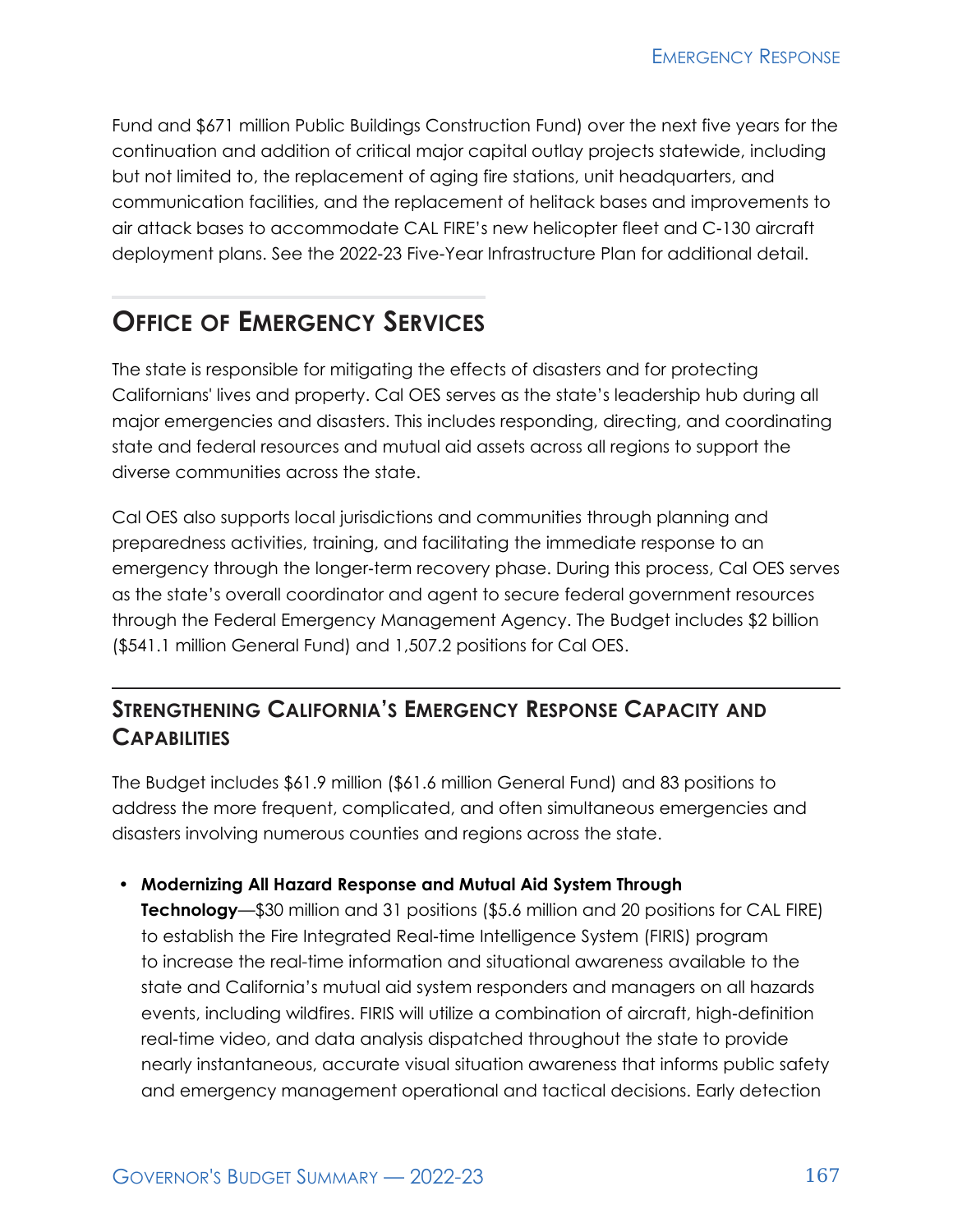and rapid intelligence allows for the strategic and efficient allocation of resources before, during, and after disaster incidents, and a more effective response to reduce loss of life and property. The intelligence gathered will also provide data and support to the Wildfire Forecast and Threat Intelligence Integration Center, as established through SB 209 (Chapter 405, Statutes of 2019).

- **Enhancing the Fire and Rescue Mutual Aid Fire Fleet**—\$11.2 million General Fund in 2022‑23, \$10.9 million ongoing, and 11 positions to enhance the California State Fire and Rescue Mutual Aid System's fire fleet. The Cal OES Fire and Rescue Division provides federal, state, and local firefighting and rescue surge capacity. Given the severity and increased frequency of wildfires in California, the potential for earthquakes, floods, mud and debris flows, and hazardous materials incidents, these resources will enhance the capacity of the mutual aid system to meet the demands of the state's disaster response entities.
- **Providing Resources for Mission Tasking**—\$10 million ongoing General Fund to provide funding to state entities for costs incurred as a result of mission tasking for incidents not covered under a Governor's proclaimed state of emergency.
- **Addressing Heightened Risks Through Enhanced Partnerships**—\$5.8 million (\$5.5 million General Fund) and 20 positions to enhance Cal OES's regional response capacity and key partnerships with local governments and other local stakeholders. Regional disaster response and recovery capacity have been stretched thin by more frequent and higher intensity disasters. These resources will increase disaster resilience capacity based on each region's unique needs.
- **Expand Disaster Logistics Capabilities**—\$4.9 million ongoing General Fund and 21 positions to improve Cal OES's core operations and effectiveness, foster quality improvement projects, and enhance emergency response capabilities.

#### **EMERGENCY PREPAREDNESS INFRASTRUCTURE**

The Budget also contains strategic improvements to emergency preparedness infrastructure, including ongoing support for the earthquake early warning system.

• **California Earthquake Early Warning System**—\$17.1 million ongoing General Fund to support education and outreach, operations, and research and development of the California Earthquake Early Warning Program. This funding will allow the state to increase its earthquake sensor density in the rural parts of Northern California and the Sierra Nevada Microwave Telemetry project as well as offer grants to